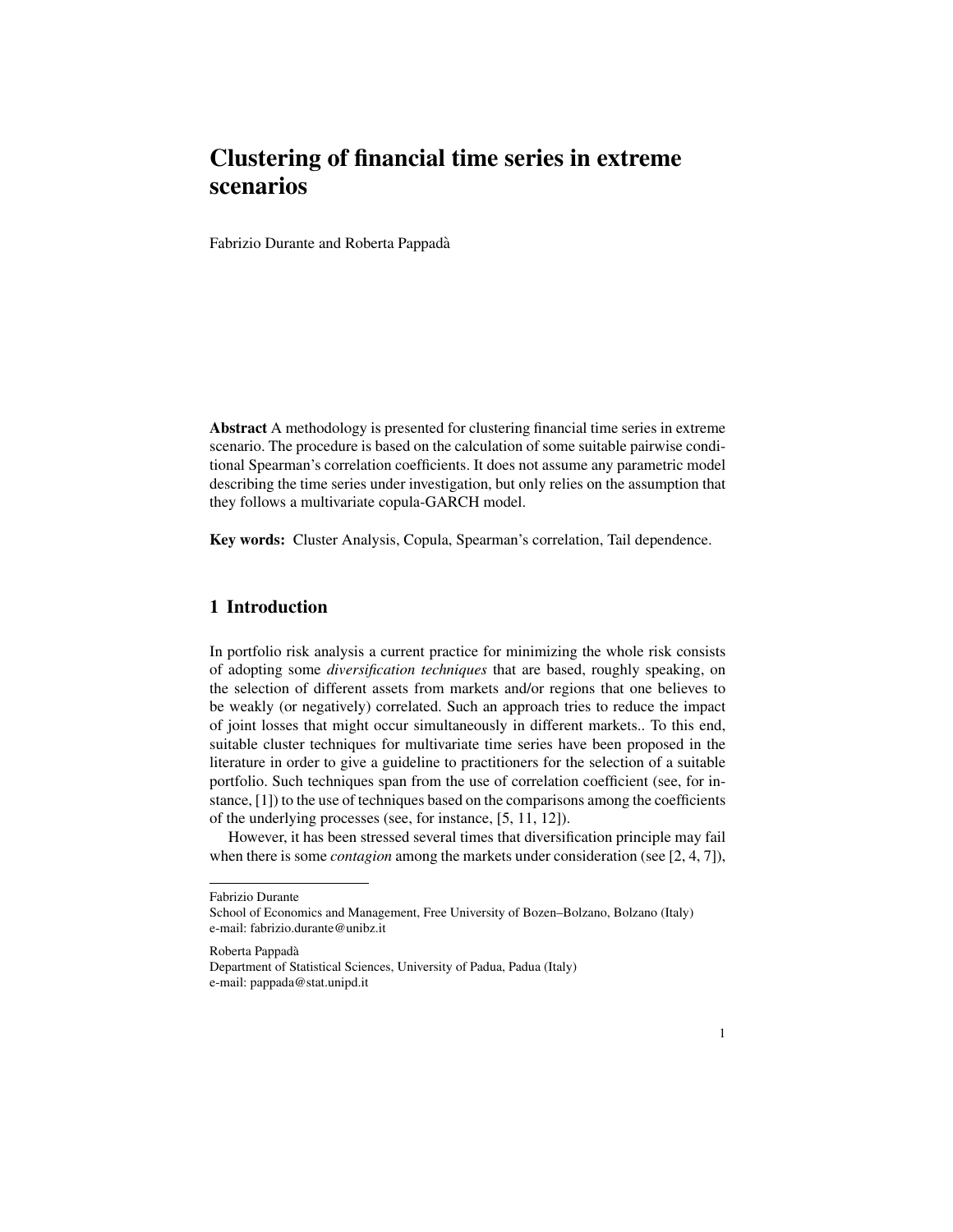namely when the positive association among the markets increases in crisis period with respect to tranquil periods. To this end, it could be useful to introduce some clustering methods that focus their attention to the behaviour of financial markets in presence of risky scenarios. An innovative work in this direction has been recently done by De Luca and Zuccolotto [3], who proposed a clustering procedure that aims at grouping time series with an association between extremely low values, measured by a tail dependence coefficient.

Starting with the ideas of [3], this note aims at presenting some new clustering procedures for extreme scenario. Such a methodology is grounded on the conditional (Spearman's) correlation coefficient between time series. It aims at creating cluster of time series that are homogeneous, in the sense that they tend to be comonotone in their extreme low values (where the degree of extremeness is specified by a given threshold  $\alpha$ ).

#### 2 The methodology

Let  $(x_t^i)_t$  be a vector of financial time series  $(i = 1, 2, ..., d)$  representing the returns of different assets and/or stock indices. In order to provide some cluster procedure we are interested in determining a suitable distance or dissimilarity measure among them.

To this end, we make use of the Spearman's correlation coefficient ρ*S*. Compared with standard linear correlation, we recall that  $\rho_s$  is invariant under rank transformation of the marginals, and, hence, it is more adapt to describe non-linear behaviour of time series (see, for instance, [6]).

Moreover, since we are interested in the tail of the time series, we will restrict to consider  $\rho_S$  conditional on extreme observations, i.e. we calculate  $\rho_S$  conditional on the fact that the time series are below a given threshold  $\alpha$  defined in a suitable way.

As said, e.g., in [7], the calculation of  $\rho_s$  for conditional events can be biased by the volatility effects of the individual time series, regardless any other influence of the dependence among them.

To remove such an effect, we need to some additional assumptions about the stochastic model from which the time series are generated.

Starting with a copula approach [9], we suppose that the joint model of  $(x_t^1, \ldots, x_t^d)_t$ may be determined in the following way: the marginal times series are supposed to be derived from an  $AR(1)-GARCH(1,1)$  model with innovation distribution being symmetric Student distribution; while the residuals  $(x_t^1, \ldots, x_t^d)_t$  are independent and identically distributed with dependence structure given by an unknown (but fixed) copula *C*.

Basically, such a procedure applies a filter to the individual time series in order to remove heteroscedastic effects (see, for instance, [10]).

Now, the analysis of the extremal correlation among the time series relies on the calculation of the pairwise Spearman's correlation among residuals in a suitable tail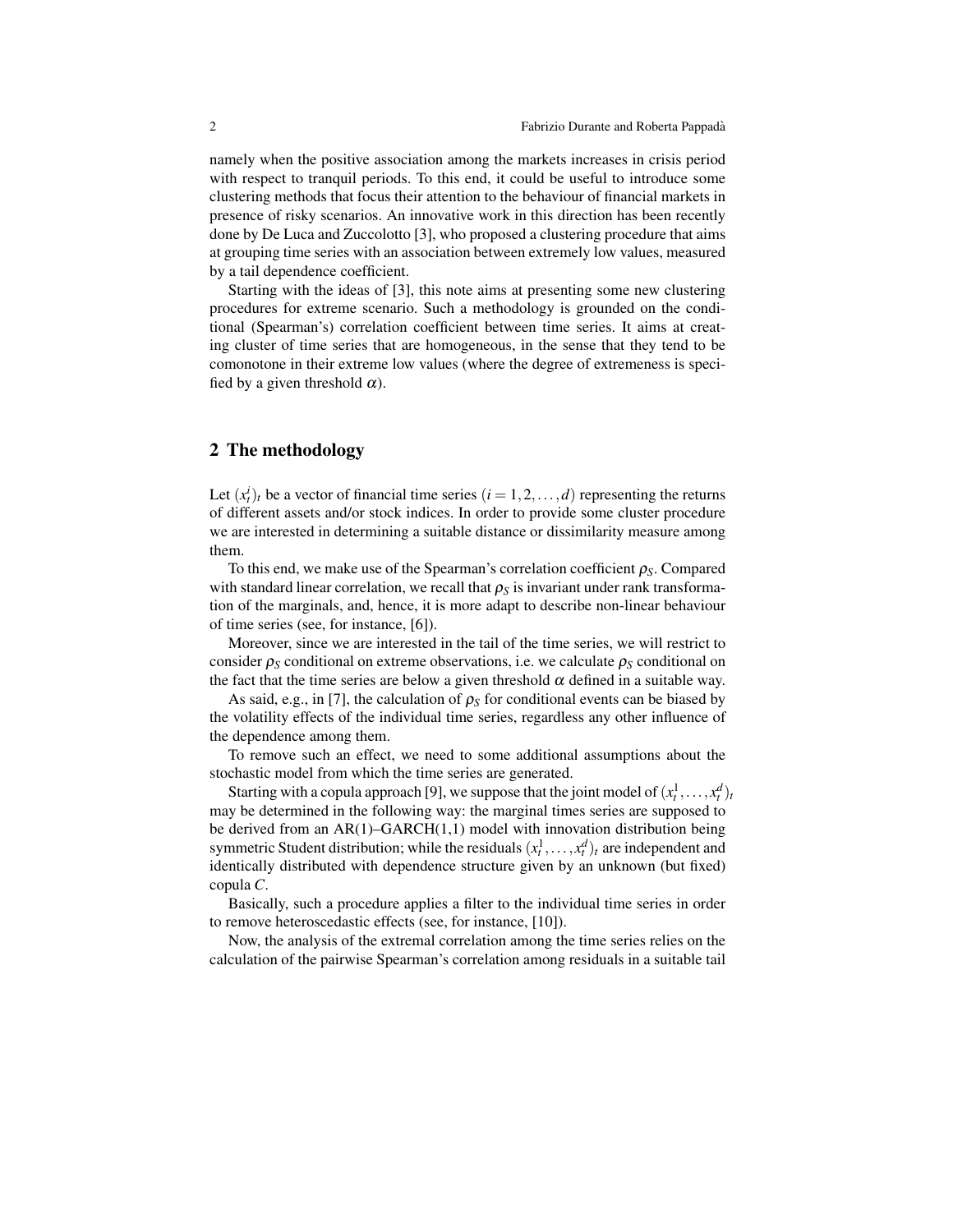Clustering of financial time series in extreme scenarios 3

region of the copula *C* (or better, of its empirical version). In particular, since  $\rho_s$  is scale-invariant, we may adopt the following procedure:

- Rescale the residuals from each time series to the interval  $[0,1]$  (by using, for instance, their empirical cumulative distribution function) by obtaining  $(z_t^1, \ldots, z_t^d)_t$ .
- Fix a given level  $\alpha$  (usually,  $\alpha = 0.05, 0.10, 0.25$ ), which is a threshold denoting the "degree" of risk of the scenario we are considering.
- For every  $i \neq j$  calculate the conditional  $\rho_S$  of  $(z_t^i, z_t^j)_t$  given the fact that  $z_t^i \leq \alpha$ and  $z_t^j \leq \alpha$ . Let us call this value  $\rho_S^{ij}$  $\int_S^{ij}$  $(\alpha)$ .

Now, for  $i, j = 1, \ldots, d$ , we may define the matrix  $\left(\sqrt{2(1-p_S^{ij})}\right)$  $\overline{I_{S}^{ij}(\alpha)}$ *i*, *j* , which

forms a distance matrix according to [1].

The matrix above defined induces clusters amongst the *d* time series of financial returns by means of a suitable procedure. For our purposes, we consider the hierarchical agglomerative clustering technique frequently used in practice. The idea is to cluster time series in homogeneous groups according to the distance matrix adopted, in the sense that the elements within the resulting clusters are expected to show a similar behaviour in extreme scenario.

As known, hierarchical agglomerative algorithms start from the finest partition possible (each observation forms a cluster) and each level merges a selected pair of clusters into a new cluster according to the definition of the distance between two groups. This sequence of nested partitions is best visualized as a top-down tree called a dendrogram, such that the dissimilarity between merged clusters is monotone increasing with the level of the merger.

Among all the agglomerative strategies we consider the four most common clustering procedures which differ in the computation of the distance between two groups: single linkage, complete linkage, average linkage and Ward's method (see, for instance,[8]). In particular, the single linkage algorithm defines the distance between two groups as the smallest value of the individual distances; the complete linkage algorithm merges together groups by considering the largest (individual) distances; the average linkage (weighted or unweighted) represents a compromise between the two preceding algorithms, since it computes an average distance. The Ward clustering method differs from the first three in the unification procedure: it aims to unify groups such that the variation inside these groups does not increase too drastically. The resulting groups are as homogeneous as possible. Among all the algorithms described, the Ward method is expected to give the best results.

In the talk, we will present a small simulation study about the behaviour of the model when the dependence among the time series is described via some known asymmetric copula models. Moreover, the described procedure will be applied to European stock markets by showing its practical economic consequences.